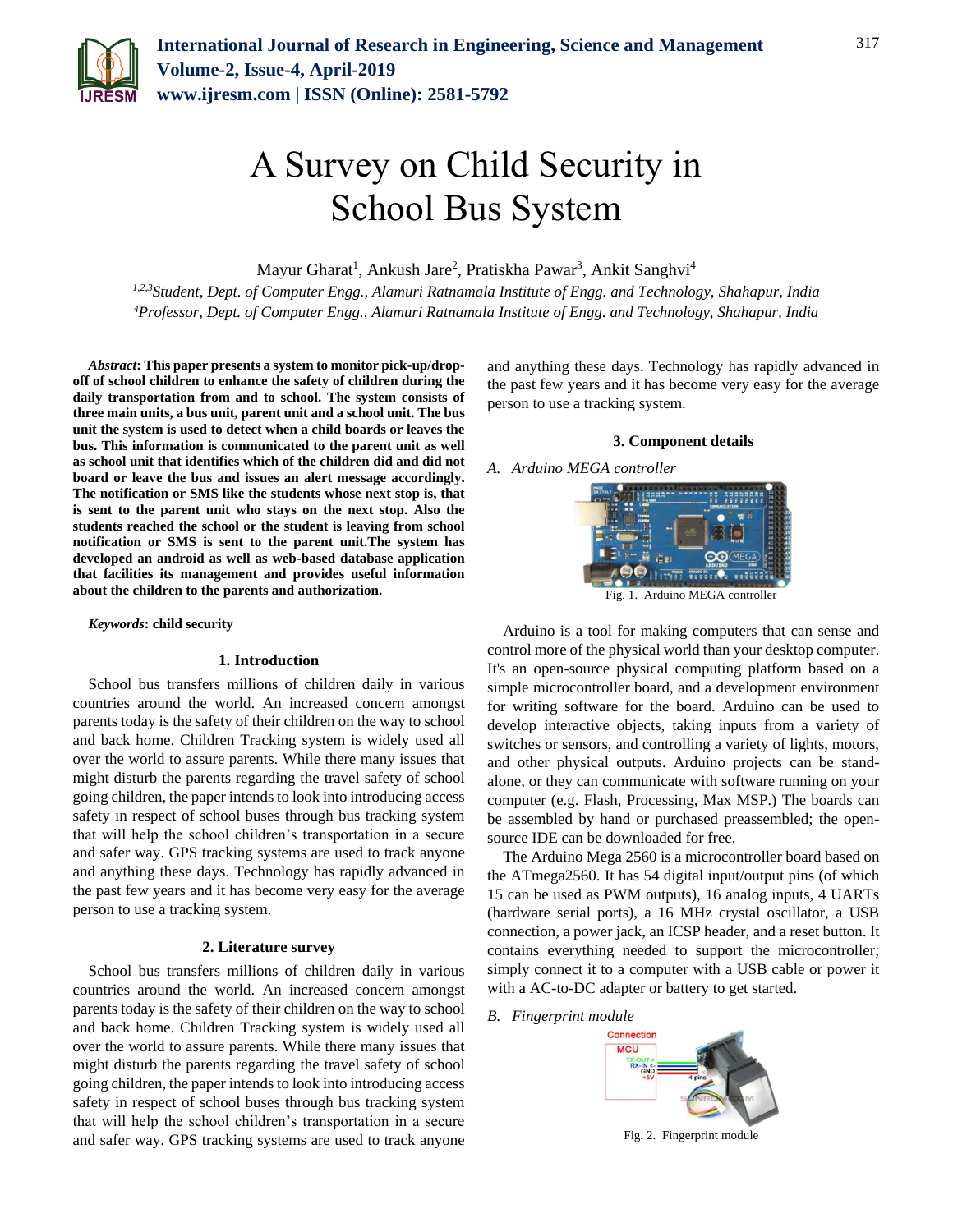

Optical biometric fingerprint reader with great features and can be embedded into a variety of end products, such as: access control, attendance, safety deposit box, car door locks.

## *C. Features*

- Integrated image collecting and algorithm chip together, All-in-One.
- Fingerprint reader can conduct secondary development, can be embedded into a variety of end products.
- Low power consumption, low cost, small size, excellent performance.
- Professional optical technology, precise module manufacturing techniques.
- Good image processing capabilities, can successfully capture image up to resolution 500 dpi.

## *D. Wi-Fi module - ESP8266*

The ESP8266 is a low-cost Wi-Fi chip with full TCP/IP stack and MCU (microcontroller unit) capability produced by Shanghai-based Chinese manufacturer, Espress if Systems. The ESP8266 Wi-Fi Module is a self-contained SOC with integrated TCP/IP protocol stack that can give any microcontroller access to your Wi-Fi network. The ESP8266 is capable of either hosting an application or offloading all Wi-Fi networking functions from another application processor. Each ESP8266 module comes pre-programmed with an AT command set firmware, meaning, you can simply hook this up to your Arduino device and get about as much Wi-Fi-ability as a Wi-Fi Shield offers (and that's just out of the box)! The ESP8266 module is an extremely cost-effective board with a huge, and ever growing, community.



Fig. 3. Wi-Fi module - ESP8266

*E. Bluetooth module(HC-05)*



*Description:*

Bluetooth is a specification for a small form-factor, low cost

radio solution providing links between mobile computers, mobile phones and other portable handheld devices, and connectivity to the Internet. It will enable users to connect a wide range of computing and telecommunications devices easily and simply, without the need to buy, carry, or connect cables.

318

It is a wireless technology that operates on an unlicensed radio spectrum. There is no charge for communicating between two Bluetooth devices. Bluetooth is intended to get around the problems that come with both infrared and cable synchronizing systems. The hardware vendors, which include Siemens, Intel, Toshiba, Motorola and Ericsson, have developed a specification for a very small radio module to be built into computer, telephone and entertainment equipment. From the user's point of view, there are three important features to Bluetooth:

- Its wireless. When you travel, you don't have to worry about keeping track of a briefcase full of cables to attach all of your components, and you can design your office without wondering where all the wires will go.
- It's inexpensive.
- You don't have to think about it. Bluetooth doesn't require you to do anything special to make it work. The devices find one another and strike up a conversation without any user input at all.

## *F. LCD - 16x2*

LCD (Liquid Crystal Display) screen is an electronic display module and find a wide range of applications. A 16x2 LCD display is very basic module and is very commonly used in various devices and circuits. These modules are preferred over seven segments and other multi segment LEDs. The reasons being: LCDs are economical; easily programmable; have no limitation of displaying special & even custom characters (unlike in seven segments), animations and so on.